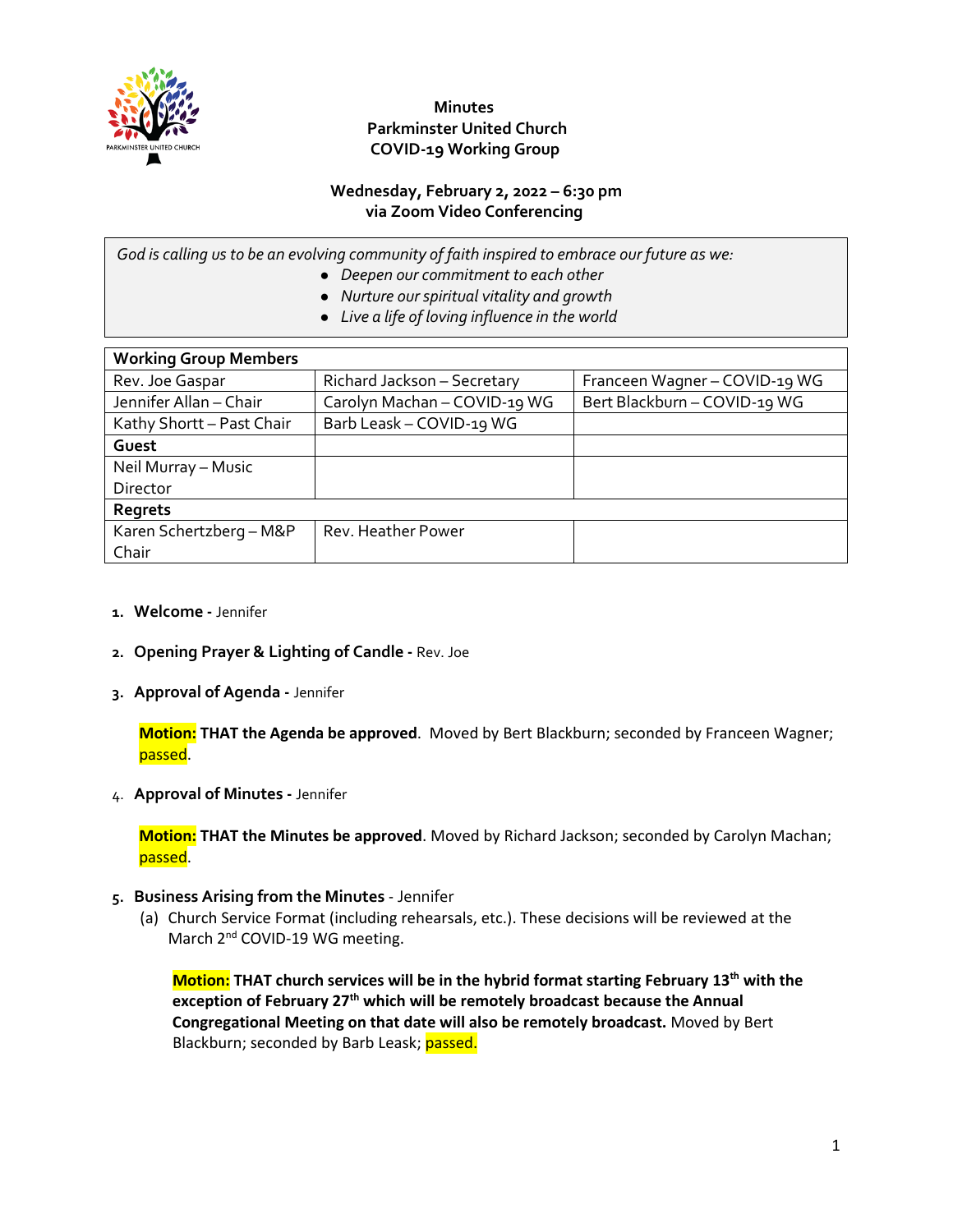

**Motion: THAT** as of February 10<sup>th</sup> the Voices United Choir rehearsals may resume for **videotaping in the sanctuary following their most recent safety plan with choir members wearing masks.** Moved by Carolyn Machan; seconded by Bert Blackburn; **passed.** 

**Motion: THAT as of February 9th the Bell Choir may resume their activities in the choir loft while following their safety plan and wearing masks.** Moved by Bert Blackburn; seconded by Franceen Wagner; passed.

**Action:** Kathy Shortt is to amend the most recent Voices United Choir safety plan to require masking for review on March 2nd.

**Action:** Kathy Shortt is to amend the most recent Bell Choir safety plan to require masking for review on March 2nd.

(b) Research on Vaccines for Children - Jennifer

**Motion: THAT vaccinations are not required for under 12-year-old children to attend tenant or group meetings assuming that the relevant safety plans are approved and that they remain subject to provincial government mandate.** Moved by Bert Blackburn; seconded by Carolyn Machan; **passed**.

**Action:** Franceen Wagner is to discuss with the Christian Education Committee what their level of comfort is concerning vaccinations for children aged 5-12 years.

- (c) Tenants and Groups All
	- o All are expected to follow the provincial guidance embodied i[n COVID-19 public health](about:blank#returning-to-our-plan-to-safely-reopen-ontario)  [measures and advice | COVID-19 \(coronavirus\) in Ontario,](about:blank#returning-to-our-plan-to-safely-reopen-ontario) which is attached as Appendix 1.
	- $\circ$  Note that on January 26<sup>th</sup>, the COVID-19 Working Group passed via email that the Karate group may begin to meet effective February 1st, provided that their Safety Plan meets all provincial and WG requirements. This motion was moved by Bert Blackburn and seconded by Carolyn Machan.
	- o The following documents are attached as appendices: Appendix 2: Parkminster room capacity Appendix 3: Feb 2, 2022 – COVID WG agenda items from OAdmin Appendix 4: Parkminster Building Use Chart at Jan 28

Motion: **THAT all current tenants and other groups with approved safety plans can return to the Church in accordance with those safety plans.** Moved by Carolyn Machan; seconded by Franceen Wagner; passed.

**Action:** Kathy Shortt and Melanie Chisholm are to contact those groups without safety plans to prepare them so that they can be approved by email vote.

### **6. New Business**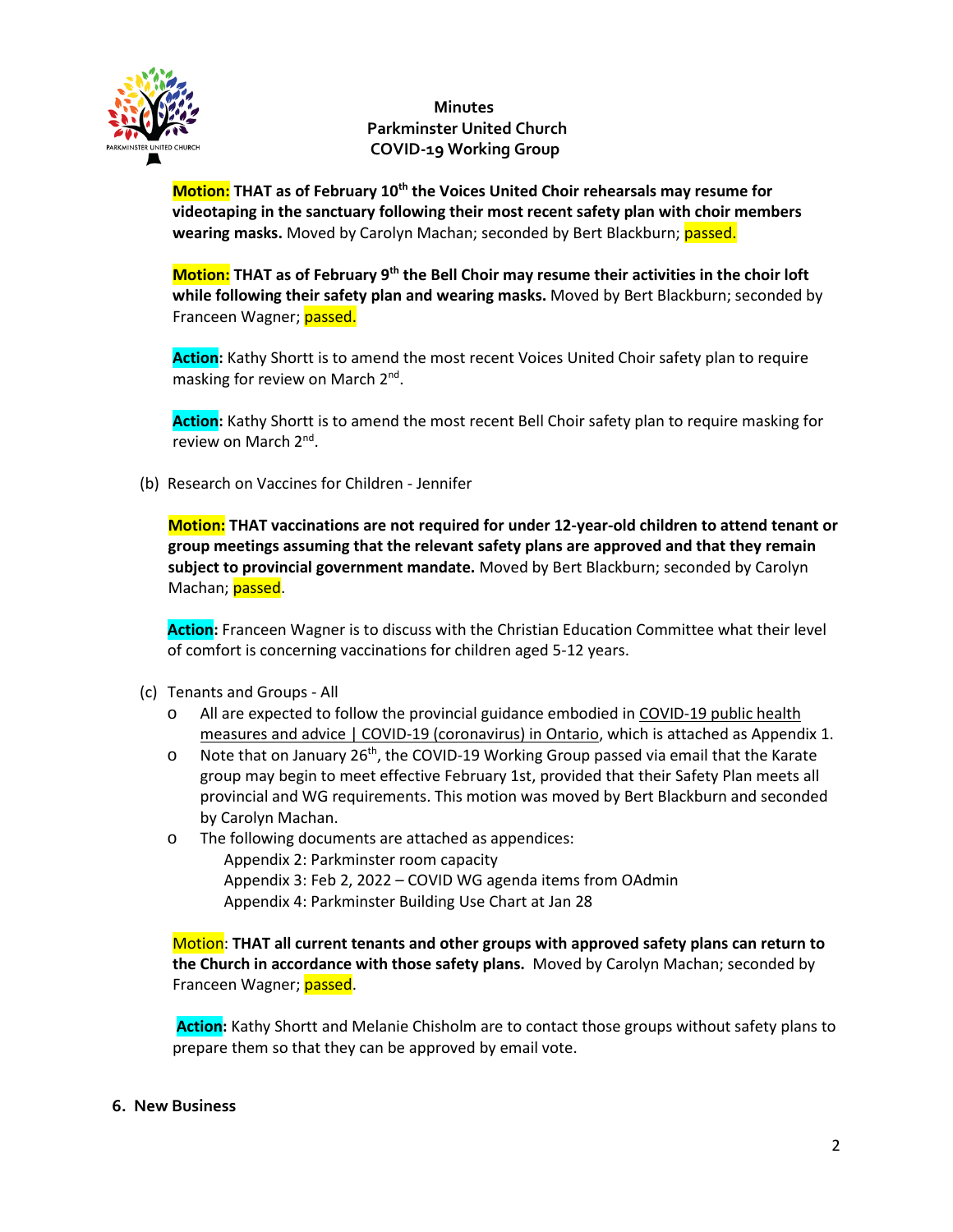

(a) Funeral Safety Plan Amendments - Rev. Joe

Motion: **THAT Melanie Chisholm will be asked to work with Revs Heather Power and Joe Gaspar to update the Funeral Service Safety Plan.**

(b) Working Group Composition - Kathy

**Action:** Kathy Shortt is to ask the Nominating Committee to identify a secretary for the Covid-19 Working Group for the months of April through June.

**7. Closing Prayer - Rev. Joe**

### **8. Next Meetings**

Wednesday, March  $2^{nd}$  – 6:30 pm Thursday, April  $7^{th}$  – 6:30 pm

### **9. Appendices**

- *1.* Provincial guidance [COVID-19 public health measures and advice | COVID-19 \(coronavirus\) in](about:blank#returning-to-our-plan-to-safely-reopen-ontario)  [Ontario](about:blank#returning-to-our-plan-to-safely-reopen-ontario)
- *2.* Parkminster room capacity
- *3.* Feb 2, 2022 COVID WG agenda items from OAdmin
- *4.* Parkminster Building Use Chart at Jan 28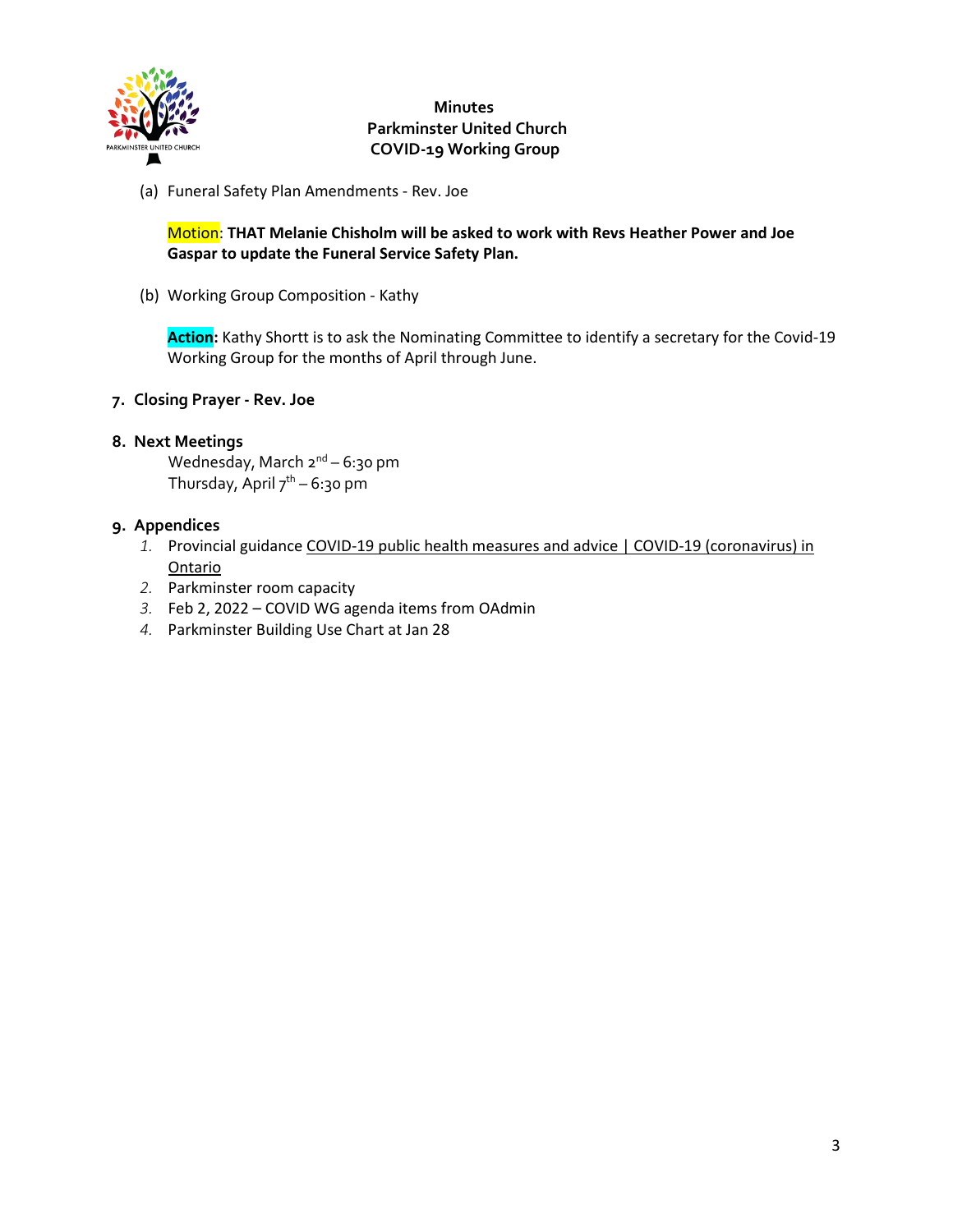

# **Appendix 1**

# **Returning to Our Plan to Safely Reopen Ontario**

On January 5, 2022, additional public health measures were put in place to blunt transmission of the Omicron variant and prevent hospitals from being overwhelmed. As a result of these temporary measures, we are beginning to see signs of stabilization in key public health and health system indicators. Over the coming days and weeks, we expect these trends to continue, allowing us to begin cautiously easing public health measures.

In the absence of concerning trends in public health and health care indicators, Ontario will follow a cautious and phased approach to lifting public health measures, with 21 days between each step.

Local and regional responses by public health units may be deployed based on local context and conditions.

This is not intended to be an exhaustive list, and additional details will be provided as regulations are amended and approved by the government.

| <b>Date</b>      |                                                                                                                                                                                                                                                                        |
|------------------|------------------------------------------------------------------------------------------------------------------------------------------------------------------------------------------------------------------------------------------------------------------------|
| <b>Effective</b> | increasing social gathering limits to 10 people indoors and 25 people outdoors                                                                                                                                                                                         |
| January          | increasing capacity at organized public events to 25 people indoors                                                                                                                                                                                                    |
| 31, 2022         | increasing or maintaining capacity limits at 50 per cent in most indoor public settings, including but                                                                                                                                                                 |
| $12:01$ a.m.     | not limited to:                                                                                                                                                                                                                                                        |
|                  | restaurants, bars, other food or drink establishments without dance facilities and strip clubs<br>non-spectator areas of facilities used for sports and recreational fitness activities (such as gyms<br>and businesses offering personal fitness training)<br>cinemas |
|                  | meeting and event spaces                                                                                                                                                                                                                                               |
|                  | museums, galleries, aquariums, zoos, science centres, landmarks, historic sites, botanical gardens<br>and similar attractions                                                                                                                                          |
|                  | casinos, bingo halls and other gaming establishments                                                                                                                                                                                                                   |
|                  | allowing indoor spectator areas of facilities used for sports and recreational fitness activities (such<br>as sporting events), concert venues, and theatres to operate at 50 per cent of the usual seating<br>capacity or 500 people, whichever is less               |
|                  | proof of vaccination requirements would continue to apply in existing settings<br>singing and dancing in restaurants and bars and other select settings will not be allowed except for<br>workers or performers                                                        |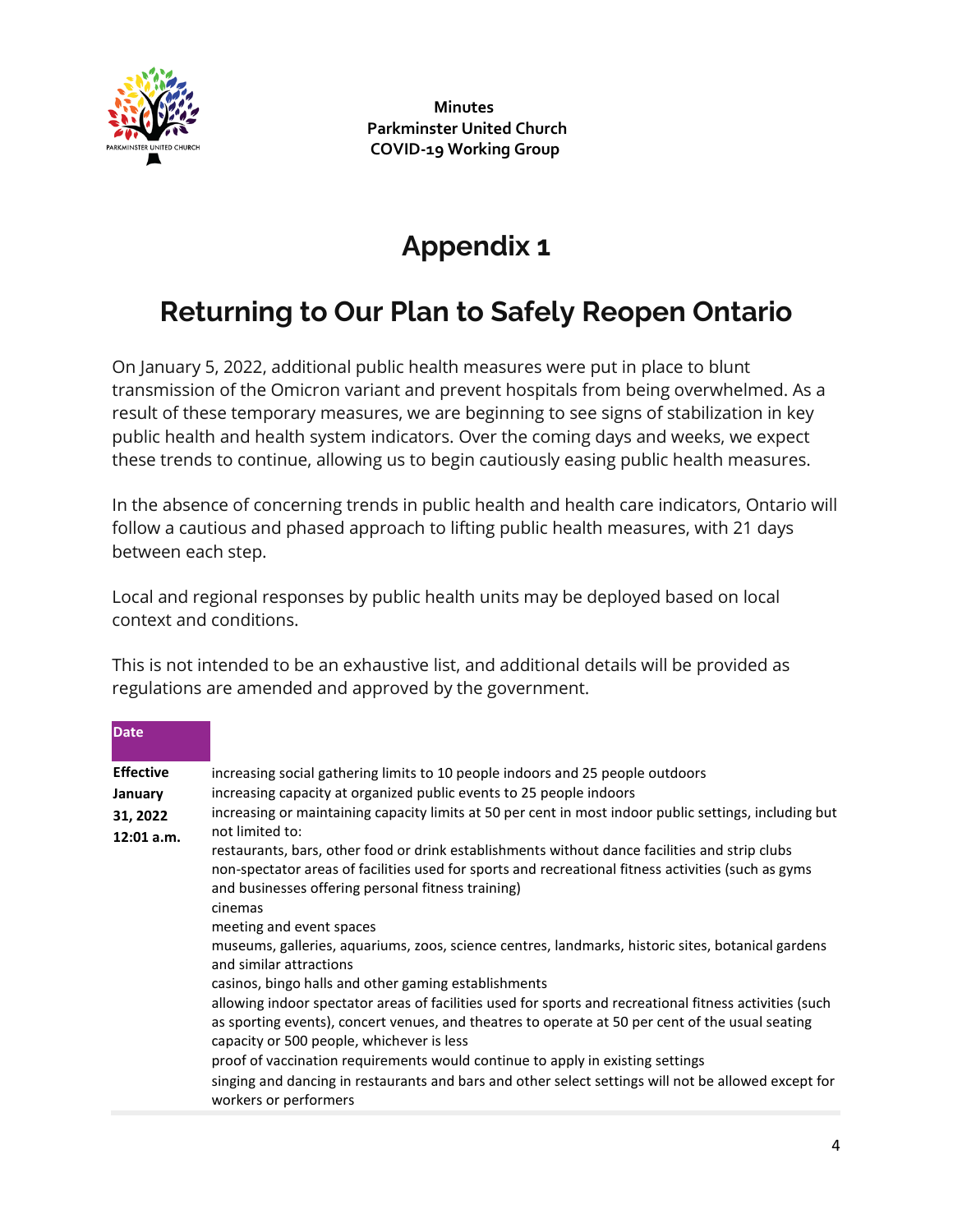

**Date** 

## **Minutes Parkminster United Church COVID-19 Working Group**

|                                                 | requiring the number of patrons permitted to sit at a table in bars and restaurants and meeting<br>and event spaces and other venues at which food or drink is sold or served, including nightclubs,<br>restobars and strip clubs that serve food and drink to be limited to 10 people and patrons must<br>remain seated                                                                                                                                                                                                                                                                                                                                                                                                                                                                                                                                                                                                                                                                                                                                                                                                                                                                                                                                                                                                                                                                                                                                                                                                                                                                                                                                                                                                                                                                                                                                                                                                                                                                                              |
|-------------------------------------------------|-----------------------------------------------------------------------------------------------------------------------------------------------------------------------------------------------------------------------------------------------------------------------------------------------------------------------------------------------------------------------------------------------------------------------------------------------------------------------------------------------------------------------------------------------------------------------------------------------------------------------------------------------------------------------------------------------------------------------------------------------------------------------------------------------------------------------------------------------------------------------------------------------------------------------------------------------------------------------------------------------------------------------------------------------------------------------------------------------------------------------------------------------------------------------------------------------------------------------------------------------------------------------------------------------------------------------------------------------------------------------------------------------------------------------------------------------------------------------------------------------------------------------------------------------------------------------------------------------------------------------------------------------------------------------------------------------------------------------------------------------------------------------------------------------------------------------------------------------------------------------------------------------------------------------------------------------------------------------------------------------------------------------|
|                                                 | requiring patrons to remain seated while eating or drinking at indoor restaurants, bars and other<br>food or drink establishments (with or without dance facilities), sporting events, concert venues,<br>theatres and cinemas, casinos, bingo halls and other gaming establishments, and horse racing<br>tracks, car racing tracks and other similar venues.                                                                                                                                                                                                                                                                                                                                                                                                                                                                                                                                                                                                                                                                                                                                                                                                                                                                                                                                                                                                                                                                                                                                                                                                                                                                                                                                                                                                                                                                                                                                                                                                                                                         |
| <b>Effective</b><br><b>February</b><br>21, 2022 | increasing social gathering limits to 25 people indoors and 100 people outdoors<br>increasing capacity at organized public events to 50 people indoors<br>lifting the 500-person limit on indoor spectator events, in spectator areas of facilities used for<br>sports and recreational fitness activities (such as sporting events), concert venues, and theatres<br>where proof of vaccination requirements are in effect, while requiring a capacity limit of 50 per<br>cent of the usual seating capacity<br>increasing capacity limits to 100 per cent in the following indoor public settings where proof of<br>vaccination requirements are in effect, including:<br>restaurants, bars and other food or drink establishments and strip clubs<br>non-spectator areas of facilities used for sports and recreational fitness activities (such as gyms<br>and businesses offering personal fitness training)<br>cinemas<br>racing venues<br>meeting and event spaces<br>studio audiences in commercial film and television production<br>casinos, bingo halls and other gaming establishments<br>businesses or facilities that are permitted to "opt-in" to proof of vaccination requirements, during<br>the time when proof of vaccination requirements are in effect.<br>indoor religious services, rites, or ceremonies limited to the number that can maintain two metres<br>physical distance (no limit if proof of vaccination required).<br>increasing capacity limits to 25 per cent in the indoor areas of the following settings where proof of<br>vaccination requirements are in effect:<br>food or drink establishments with dance facilities (such as nightclubs, wedding receptions in<br>meeting or event spaces where there is dancing)<br>bathhouses and sex clubs<br>capacity limited to permit physical distancing in all other indoor public settings, including but not<br>limited to:<br>personal care services<br>retailers (including grocery stores and pharmacies)<br>shopping malls. |
| <b>Effective</b><br>March<br>14, 2022           | lifting capacity limits in all public settings<br>increase social gathering limits to 50 people indoors with no limits outdoors<br>lifting remaining capacity limits on religious services, rites or ceremonies<br>proof of vaccination will be maintained in existing settings in addition to other regular measures                                                                                                                                                                                                                                                                                                                                                                                                                                                                                                                                                                                                                                                                                                                                                                                                                                                                                                                                                                                                                                                                                                                                                                                                                                                                                                                                                                                                                                                                                                                                                                                                                                                                                                 |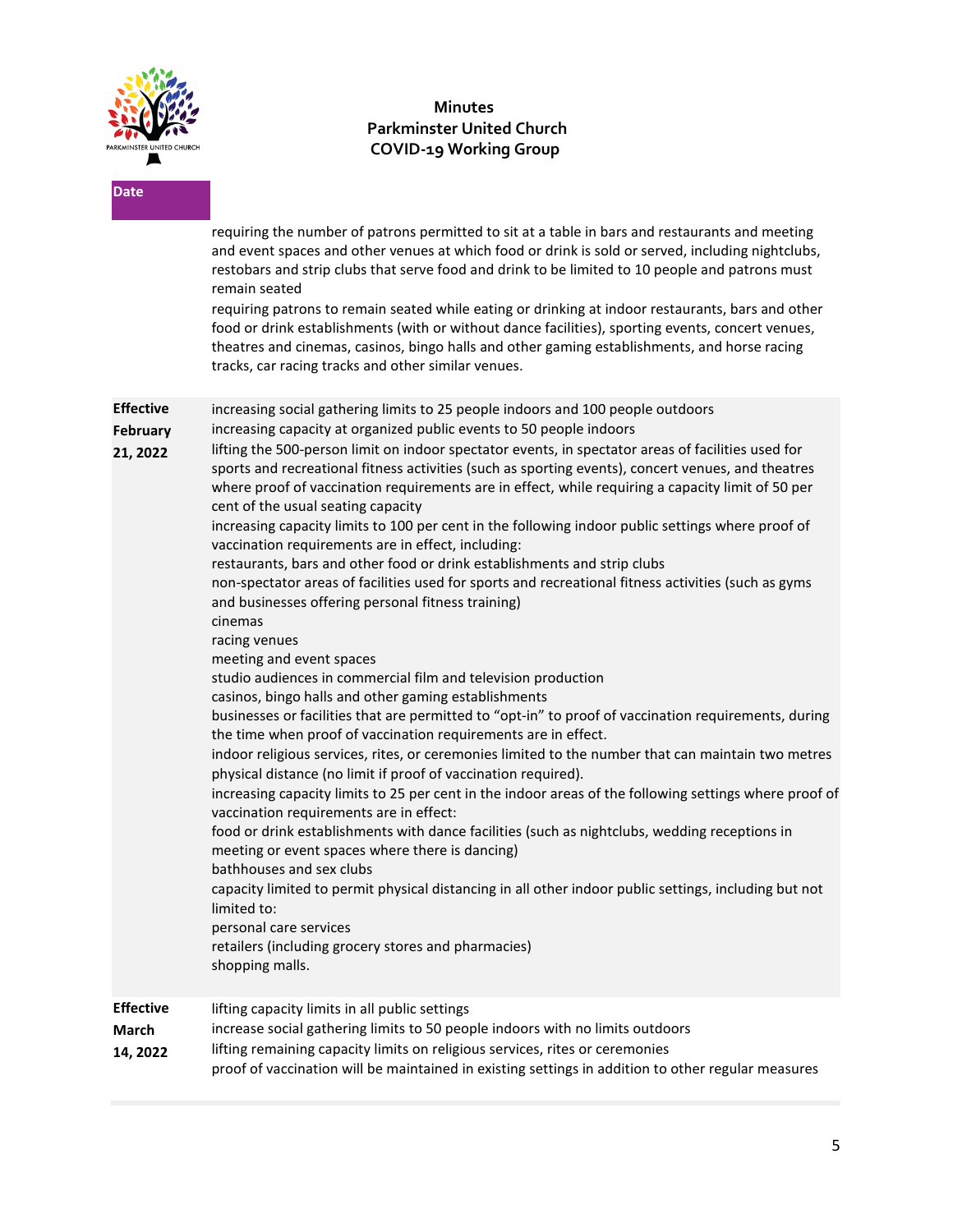

# **Appendix 2**

# **Parkminster Room Dimensions and Capaciity**

Interior dimensions of the rooms at Parkminster United Church. Rounded to the nearest foot and considering irregularities.

Calculations for Maximum Capacity based on: Maximum capacities for all outdoor areas (and indoor areas without a designated Building or Fire Department capacity) is determined by dividing the actual size of the permit area (as determined in square metres or square feet) by 1.11 square metres or 12 square feet per person.

For example:

- $\blacksquare$  30 m x 60 m = 1,800 square metres  $\div$  1.11 = 1,621 persons; or
- $\blacksquare$  100 ft x 200 ft = 20,000 sq.ft. ÷ 12 = 1,666 persons.

The capacity for any location/room/area is the lesser of the occupant load set by Fire, Health or Building and the estimated capacity as calculated above.

| Room                    | Feet                                                                          | Area Sq. Feet | <b>Maximum</b><br>Capacity | 30% Capacity |
|-------------------------|-------------------------------------------------------------------------------|---------------|----------------------------|--------------|
| Gym                     | 39x48                                                                         | 1872          | 156                        | 46           |
| Nursery                 | 17x35                                                                         | 595<br>49     |                            | 14           |
| <b>Corner Classroom</b> | 16x25                                                                         | 400           | 33                         | 10           |
| Double Classroom        | 23x35                                                                         | 805           | 67                         | 20           |
| Family Room             | 16x25                                                                         | 400           | 33                         | 10           |
| Sanctuary               | 48x48                                                                         | 2304          | 192                        | 57           |
| Chancel                 | 25 across the<br>front by 21 deep<br>but tapers to 6<br>feet at the<br>Window | 325           | 27                         | 8            |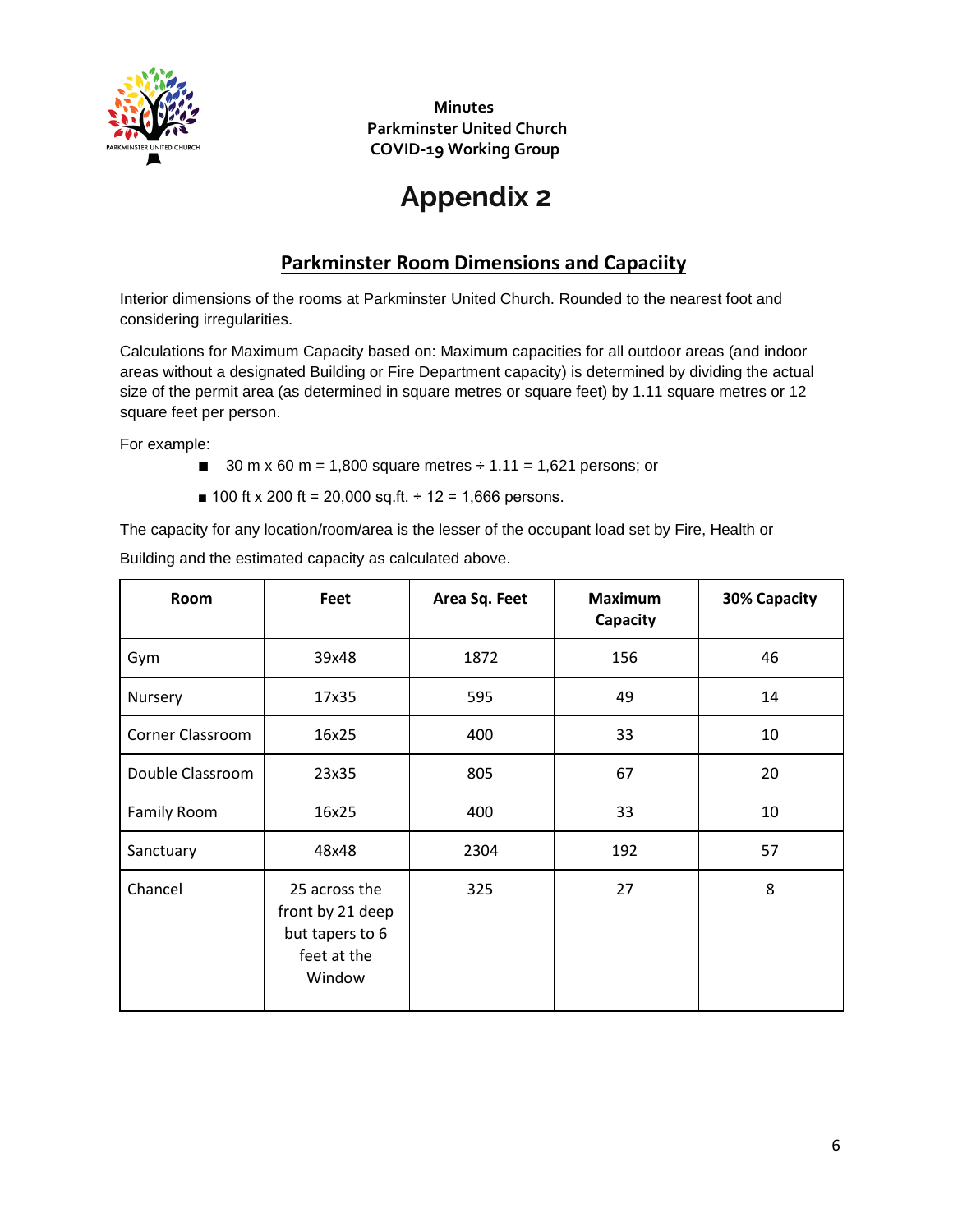

# **Appendix 3**

AGENDA ITEMS FOR COVID-19 WORKING GROUP meeting: February 2, 2022 Submitted by: Melanie Chisholm, Office Administrator

Friday, January 28, 2022

\*BUILDING USE CHART attached - at January 28, 2022

#### TENANTS: (\$\$ paying)

- . Aliud Alternative, ArtShine, KW Karate, Mindful Makers all have safety plans & bookings in place
- WRDSS (Down Syndrome) cooking group no safety plan or bookings in place

#### **GROUPS:** (non-paying)

- Guiding troops guides(x2) & pathfinders(x2) (meet weekly) safety plan & bookings in place
- Scouting troops beavers, cubs, scouts & venturers (meet weekly) safety plan & bookings in place
- Gay Mens+ Social Network (meet 2x/month) safety plan & bookings in place
- ACCKWA cooking circle (meet monthly) no safety plan or bookings in place

#### **GENERAL - Tenants & Groups**

- 1. Re-entry timeline for tenants & groups WG response?
	- FYI...tenants (as of 28 JAN)
		- a. KW Karate request to return Feb 1st approved by WG email vote; Bert advised tenant Jan 26
		- b. Aliud Alternative has decided to remain online for February
		- c. Mindful Makers & ArtShine n/a, programming starts in March
		- d. WRDSS cooking group no response
	- FYI...groups (as of 28 JAN)
		- e. Scouting troops based on Scouts Canada decision & parent comfort
		- f. Guiding troops would like to return in Feb; Girl Guides Canada to issue announcement Jan 31st re: in-person meetings
		- g. ACCKWA cooking circle -would like to return in Feb (this includes eating meal together); if approved, a safety plan needs to be created
		- h. Gay Mens+ Social Network would like to return in February

#### 2. Vaccination requirements for 5-11yr olds - WG response?

Tenants & groups with participants 5-11yrs old: ArtShine, Mindful Makers, KW Karate, Guiding & Scouting troops

FYI...(as of 28 JAN): None of these groups are requiring their 5-11yr old participants to be vaccinated currently only full vaccination required for 12yrs+.

#### **SPECIFIC REQUESTS - Tenants**

- 1. ArtShine:
	- a. Online registration needs to open asap for March Break (possibly 2 more camps: weekly Saturday classes starting after March Break + July/Aug Summer camp - moving through application process)
- 2. Mindful Makers:
	- a. Online registration needs to open asap March Break camp & July/Aug Summer camp

#### **SAFTEY PLANS**

1. Funerals: plan needs updates (attached); Joe to bring matter forward to WG. Value to providing a separate plan to funeral directors to set clear expectations & often requested by funeral homes.